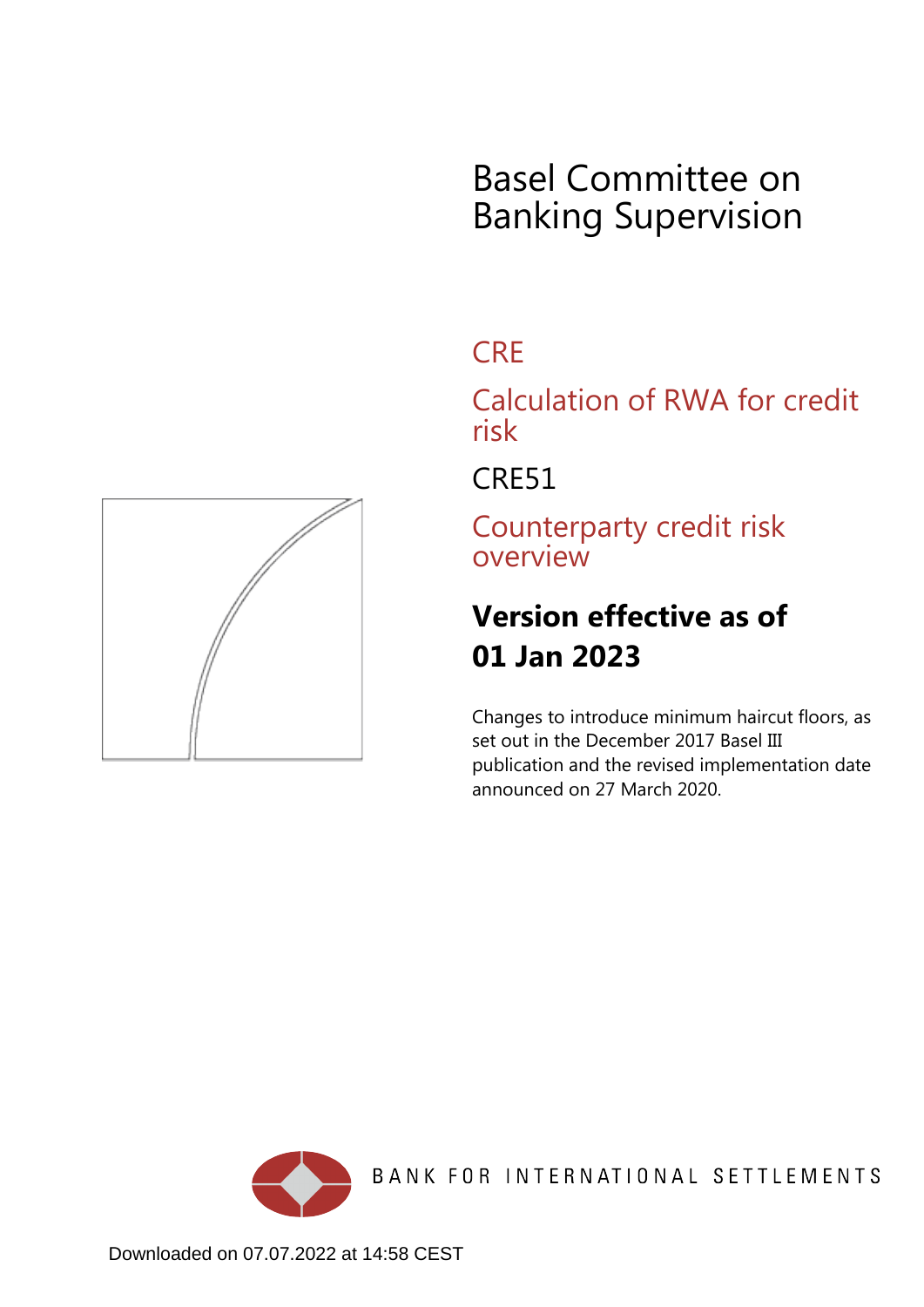*© Bank for International Settlements 2022. All rights reserved.*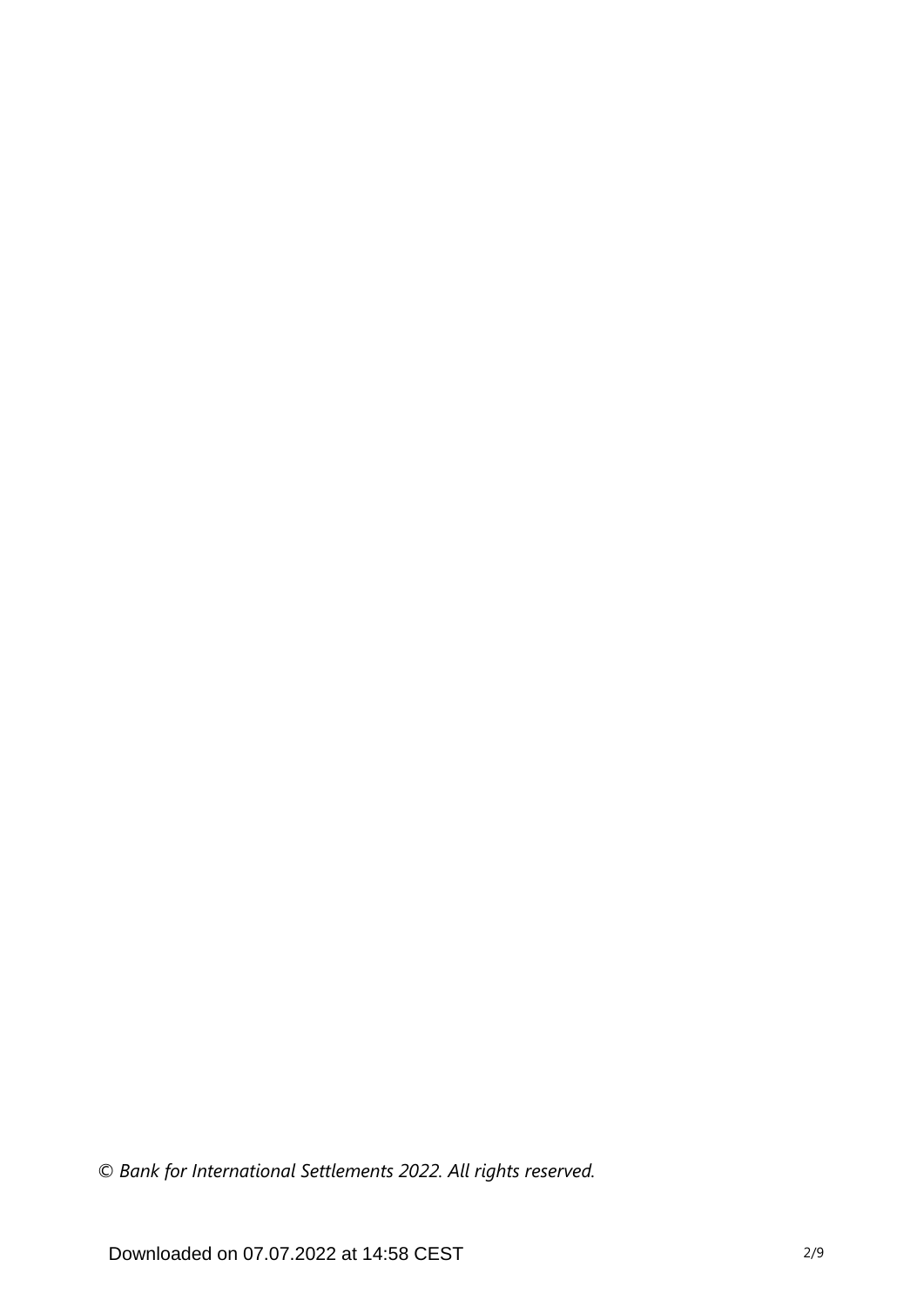### **Introduction**

Banks are required to identify their transactions that expose them to counterparty credit risk and calculate a counterparty credit risk charge. This chapter starts by explaining the definition of counterparty credit risk. It then sets out the various approaches that banks can use to measure their counterparty credit risk exposures and then calculate the related capital requirement. **51.1**

### **Counterparty credit risk definition and explanation**

- **51.2** Counterparty credit risk is defined in [CRE50.](https://www.bis.org/basel_framework/chapter/CRE/50.htm?inforce=20191215&published=20191215) It is the risk that the counterparty to a transaction could default before the final settlement of the transaction in cases where there is a bilateral risk of loss. The bilateral risk of loss is the key concept on which the definition of counterparty credit risk is based and is explained further below.
- When a bank makes a loan to a borrower the credit risk exposure is unilateral. That is, the bank is exposed to the risk of loss arising from the default of the borrower, but the transaction does not expose the borrower to a risk of loss from the default of the bank. By contrast, some transactions give rise to a bilateral risk of loss and therefore give rise to a counterparty credit risk charge. For example: **51.3**
	- (1) A bank makes a loan to a borrower and receives collateral from the borrower. [1](#page-4-0)
		- (a) The bank is exposed to the risk that the borrower defaults and the sale of the collateral is insufficient to cover the loss on the loan.
		- (b) The borrower is exposed to the risk that the bank defaults and does not return the collateral. Even in cases where the customer has the legal right to offset the amount it owes on the loan in compensation for the lost collateral, the customer is still exposed to the risk of loss at the outset of the loan because the value of the loan may be less than the value of the collateral the time of default of the bank.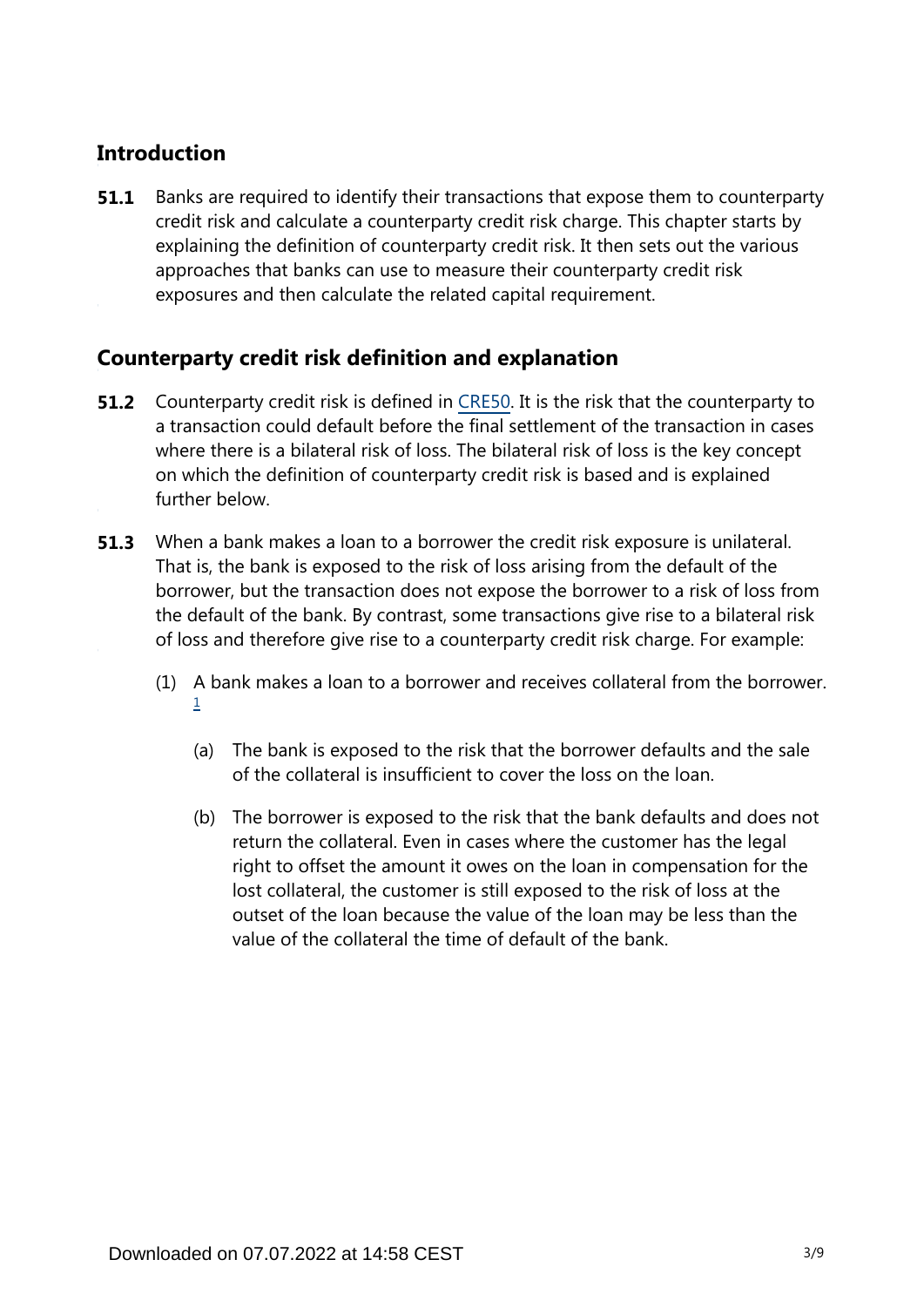(2) A bank borrows cash from a counterparty and posts collateral to the counterparty (or undertakes a transaction that is economically equivalent, such as the sale and repurchase (repo) of a security).

- (a) The bank is exposed to the risk that its counterparty defaults and does not return the collateral that the bank posted.
- (b) The counterparty is exposed to the risk that the bank defaults and the amount the counterparty raises from the sale of the collateral that the bank posted is insufficient to cover the loss on the counterparty's loan to the bank.
- (3) A bank borrows a security from a counterparty and posts cash to the counterparty as collateral (or undertakes a transaction that is economically equivalent, such as a reverse repo).
	- (a) The bank is exposed to the risk that its counterparty defaults and does not return the cash that the bank posted as collateral.
	- (b) The counterparty is exposed to the risk that the bank defaults and the cash that the bank posted as collateral is insufficient to cover the loss of the security that the bank borrowed.
- <span id="page-3-0"></span>(4) A bank enters a derivatives transaction with a counterparty (eg it enters a swap transaction or purchases an option). The value of the transaction can vary over time with the movement of underlying market factors.<sup>[2](#page-4-1)</sup>
	- (a) The bank is exposed to the risk that the counterparty defaults when the derivative has a positive value for the bank.
	- (b) The counterparty is exposed to the risk that the bank defaults when the derivative has a positive value for the counterparty.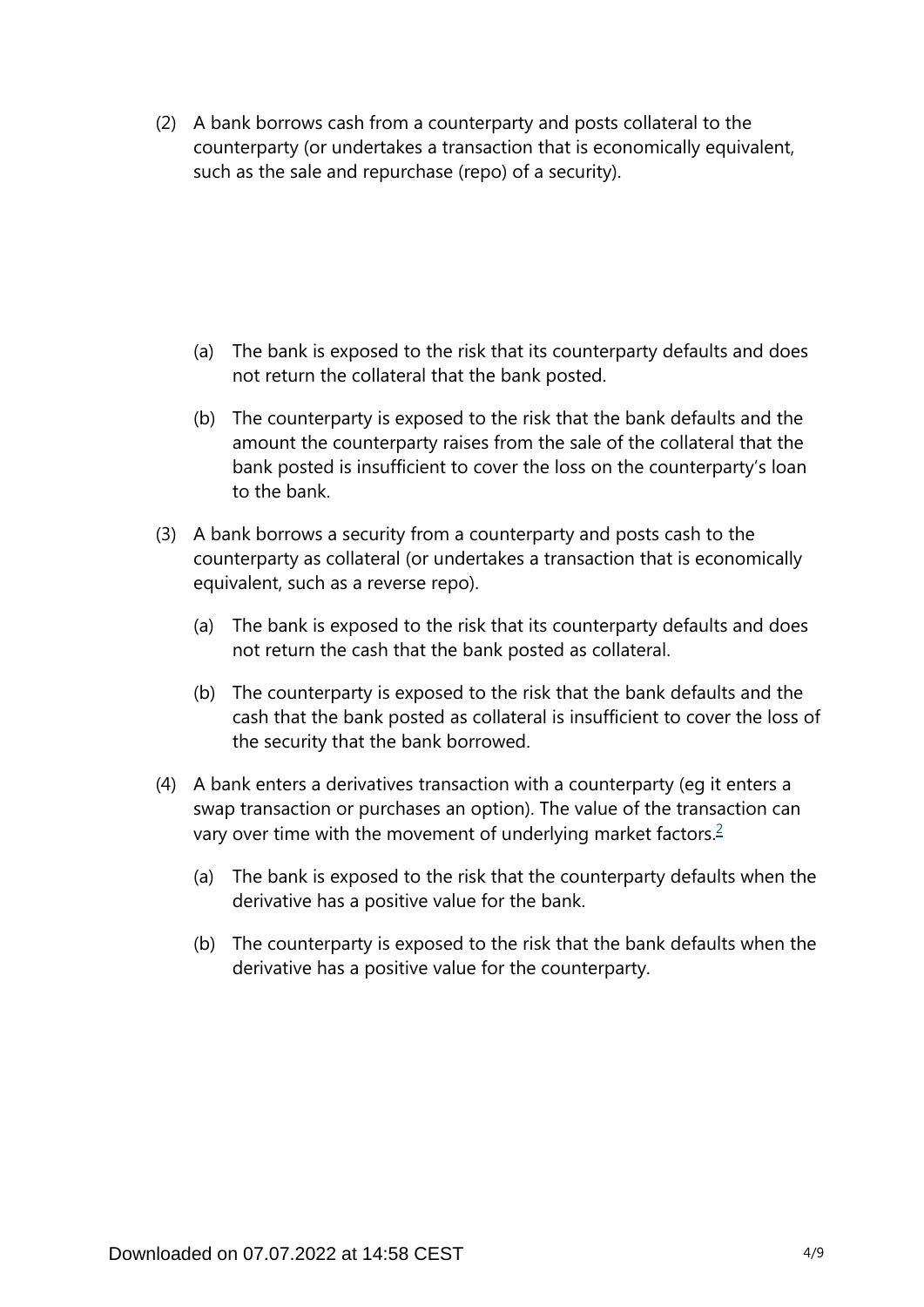#### *Footnotes*

- <span id="page-4-0"></span>*The bilateral risk of loss in this example arises because the bank receives, ie takes possession of, the collateral as part of the transaction. By contrast, collateralized loans where the collateral is not exchanged prior to default, do not give rise to a bilateral risk of loss; for example a corporate or retail loan secured on a property of the borrower where the bank may only take possession of the property when the borrower defaults does not give rise to counterparty credit risk. [1](#page-0-0)*
- <span id="page-4-1"></span>*The counterparty credit risk rules capture the risk of loss to the bank from the default of the derivative counterparty. The risk of gains or losses on the changing market value of the derivative is captured by the market risk framework. The market risk framework captures the risk that the bank will suffer a loss as a result of market movements in underlying risk factors referenced by the derivative (eg interest rates for an interest rate swap); however, it also captures the risk of losses that can result from the derivative declining in value due to a deterioration in the creditworthiness of the derivative counterparty. The latter risk is the credit valuation adjustment risk set out in [MAR50](https://www.bis.org/basel_framework/chapter/MAR/50.htm?inforce=20230101&published=20200708). [2](#page-3-0)*

#### **Scope of counterparty credit risk charge**

- Banks must calculate a counterparty credit risk charge for all exposures that give rise to counterparty credit risk, with the exception of those transactions listed in [CRE51.16](https://www.bis.org/basel_framework/chapter/CRE/51.htm?inforce=20230101&published=20200327#paragraph_CRE_51_20230101_51_16) below. The categories of transaction that give rise to counterparty credit risk are: **51.4**
	- (1) Over-the-counter (OTC) derivatives
	- (2) Exchange-traded derivatives
	- (3) Long settlement transactions
	- (4) Securities financing transactions
- The transactions listed in [CRE51.4](https://www.bis.org/basel_framework/chapter/CRE/51.htm?inforce=20230101&published=20200327#paragraph_CRE_51_20230101_51_4) above generally exhibit the following abstract characteristics: **51.5**
	- (1) The transactions generate a current exposure or market value.
	- (2) The transactions have an associated random future market value based on market variables.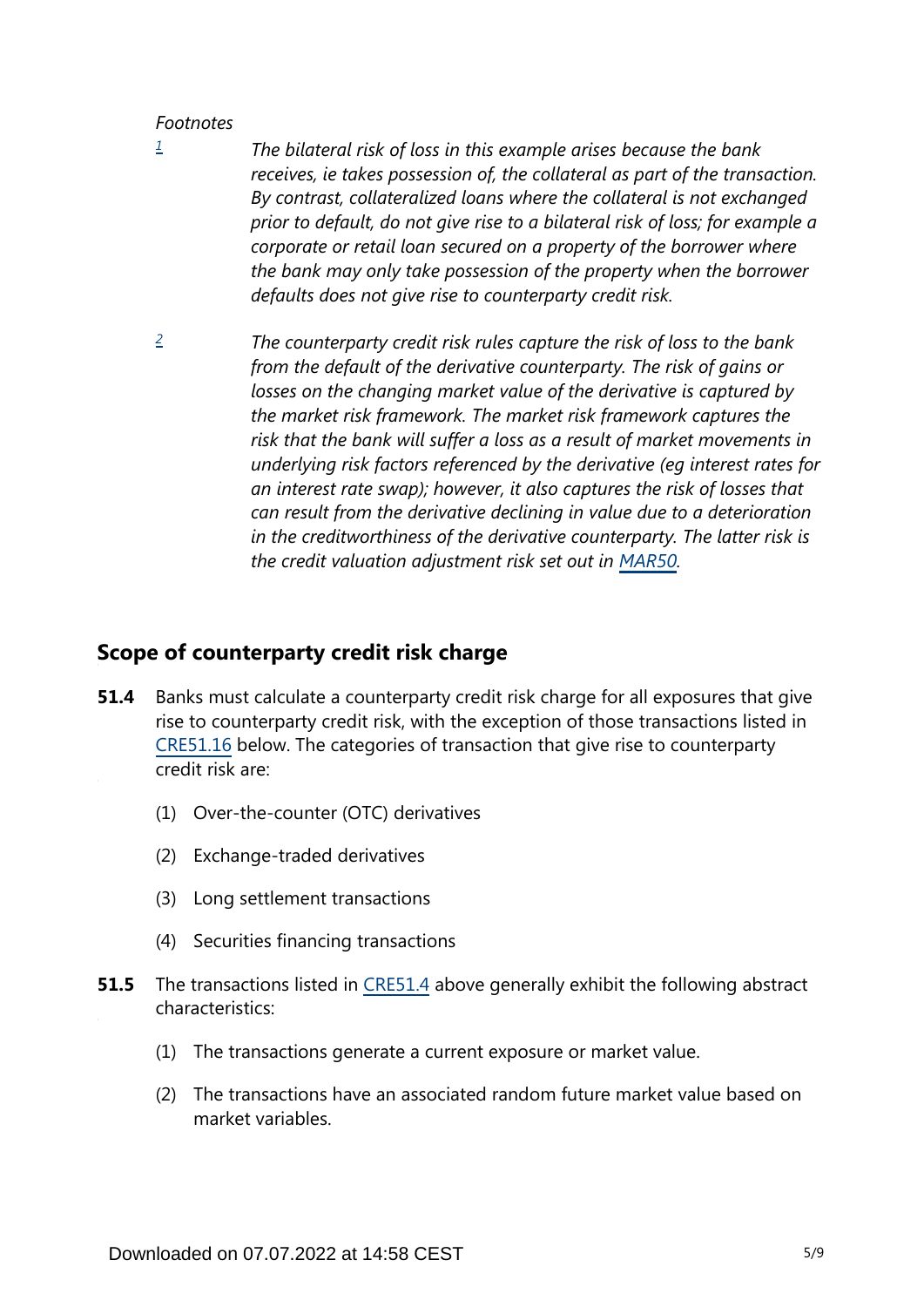- (3) The transactions generate an exchange of payments or an exchange of a financial instrument (including commodities) against payment.
- (4) The transactions are undertaken with an identified counterparty against which a unique probability of default can be determined.
- **51.6** Other common characteristics of the transactions listed in [CRE51.4](https://www.bis.org/basel_framework/chapter/CRE/51.htm?inforce=20230101&published=20200327#paragraph_CRE_51_20230101_51_4) include the following:
	- (1) Collateral may be used to mitigate risk exposure and is inherent in the nature of some transactions.
	- (2) Short-term financing may be a primary objective in that the transactions mostly consist of an exchange of one asset for another (cash or securities) for a relatively short period of time, usually for the business purpose of financing. The two sides of the transactions are not the result of separate decisions but form an indivisible whole to accomplish a defined objective.
	- (3) Netting may be used to mitigate the risk.
	- (4) Positions are frequently valued (most commonly on a daily basis), according to market variables.
	- (5) Remargining may be employed.

#### **Methods to calculate counterparty credit risk exposure**

<span id="page-5-1"></span>For the transaction types listed in [CRE51.4](https://www.bis.org/basel_framework/chapter/CRE/51.htm?inforce=20230101&published=20200327#paragraph_CRE_51_20230101_51_4) above, banks must calculate their counterparty credit risk exposure, or exposure at default (EAD), $3$  using one of the methods set out in [CRE51.8](https://www.bis.org/basel_framework/chapter/CRE/51.htm?inforce=20230101&published=20200327#paragraph_CRE_51_20230101_51_8) to [CRE51.9](https://www.bis.org/basel_framework/chapter/CRE/51.htm?inforce=20230101&published=20200327#paragraph_CRE_51_20230101_51_9) below. The methods vary according to the type of the transaction, the counterparty to the transaction, and whether the bank has received supervisory approval to use the method (if such approval is required). **51.7**

#### *Footnotes*

<span id="page-5-0"></span>*[3](#page-5-1)*

*The terms "exposure" and "EAD" are used interchangeable in the counterparty credit risk chapters of the credit risk standard. This reflects the fact that the amounts calculated under the counterparty credit risk rules must typically be used as either the "exposure" within the standardised approach to credit risk, or the EAD within the internal*  ratings-based (IRB) approach to credit risk, as described in [CRE51.13](https://www.bis.org/basel_framework/chapter/CRE/51.htm?inforce=20230101&published=20200327#paragraph_CRE_51_20230101_51_13).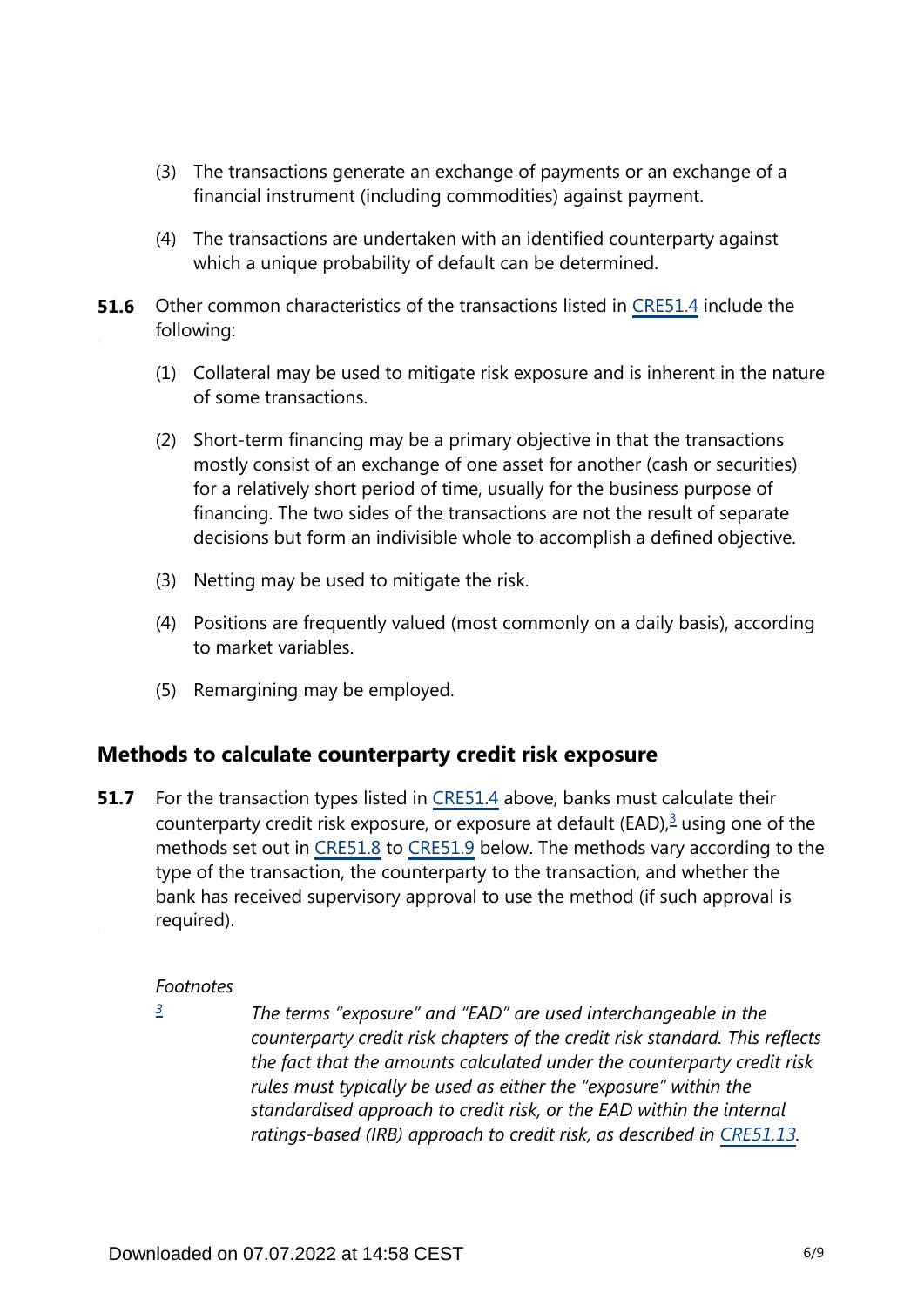- For exposures that are not cleared through a central counterparty (CCP) the following methods must be used to calculate the counterparty credit risk exposure: **51.8**
	- (1) Standardised approach for measuring counterparty credit risk exposures (SA-CCR), which is set out in [CRE52.](https://www.bis.org/basel_framework/chapter/CRE/52.htm?inforce=20230101&published=20200605) This method is to be used for exposures arising from OTC derivatives, exchange-traded derivatives and long settlement transactions. This method must be used if the bank does not have approval to use the internal models method (IMM).
	- (2) The simple approach or comprehensive approach to the recognition of collateral, which are both set out in the credit risk mitigation chapter of the standardised approach to credit risk (see [CRE22\)](https://www.bis.org/basel_framework/chapter/CRE/22.htm?inforce=20230101&published=20201126). These methods are to be used for securities financing transactions (SFTs) and must be used if the bank does not have approval to use the IMM.
	- (3) The value-at-risk (VaR) models approach, which is set out in [CRE32.39](https://www.bis.org/basel_framework/chapter/CRE/32.htm?inforce=20230101&published=20200327#paragraph_CRE_32_20230101_32_39) to [CRE32.41.](https://www.bis.org/basel_framework/chapter/CRE/32.htm?inforce=20230101&published=20200327#paragraph_CRE_32_20230101_32_41) For banks applying the IRB approach to credit risk, the VaR models approach may be used to calculate EAD for SFTs, subject to supervisory approval, as an alternative to the method set out in (2) above.
	- (4) The IMM, which is set out in [CRE53](https://www.bis.org/basel_framework/chapter/CRE/53.htm?inforce=20230101&published=20200605). This method may be used, subject to supervisory approval, as an alternative to the methods to calculate counterparty credit risk exposures set out in (1) and (2) above (for all of the exposures referenced in those bullets).
- For exposures that are cleared through a CCP, banks must apply the method set out [CRE54.](https://www.bis.org/basel_framework/chapter/CRE/54.htm?inforce=20230101&published=20200327) This method covers: **51.9**
	- (1) the exposures of a bank to a CCPs when the bank is a clearing member of the CCP;
	- (2) the exposures of a bank to its clients, when the bank is a clearing members and act as an intermediary between the client and the CCP; and
	- (3) the exposures of a bank to a clearing member of a CCP, when the bank is a client of the clearing member and the clearing member is acting as an intermediary between the bank and the CCP.
- **51.10** Exposures to central counterparties arising from the settlement of cash transactions (equities, fixed income, spot foreign exchange and spot commodities), are excluded from the requirements of [CRE54.](https://www.bis.org/basel_framework/chapter/CRE/54.htm?inforce=20230101&published=20200327) They are instead subject to the requirements of [CRE70.](https://www.bis.org/basel_framework/chapter/CRE/70.htm?inforce=20191215&published=20191215)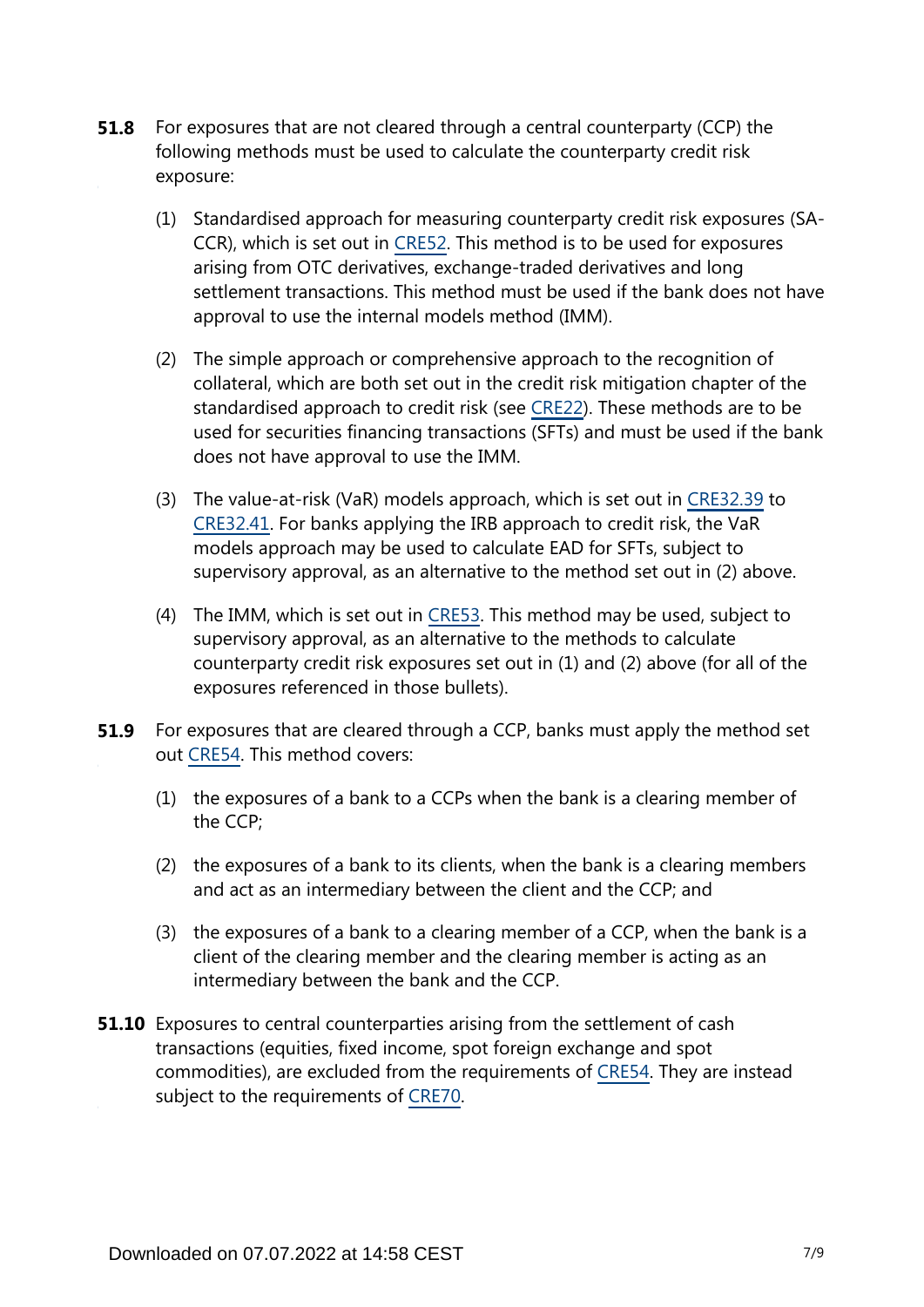**51.11** Under the methods outlined above, the exposure amount or EAD for a given counterparty is equal to the sum of the exposure amounts or EADs calculated for

each netting set with that counterparty, subject to the exception outlined in [CRE51.12](https://www.bis.org/basel_framework/chapter/CRE/51.htm?inforce=20230101&published=20200327#paragraph_CRE_51_20230101_51_12) below.

**51.12** The exposure or EAD for a given OTC derivative counterparty is defined as the greater of zero and the difference between the sum of EADs across all netting sets with the counterparty and the credit valuation adjustment (CVA) for that counterparty which has already been recognised by the bank as an incurred writedown (ie a CVA loss). This CVA loss is calculated without taking into account any offsetting debit valuation adjustments which have been deducted from capital under [CAP30.15.](https://www.bis.org/basel_framework/chapter/CAP/30.htm?inforce=20191215&published=20191215#paragraph_CAP_30_20191215_30_15) This reduction of EAD by incurred CVA losses does not apply to the determination of the CVA risk capital requirement.

#### **Methods to calculate CCR risk-weighted assets**

- **51.13** After banks have calculated their counterparty credit risk exposures, or EAD, according to the methods outlined above, they must apply the standardised approach to credit risk, the IRB approach to credit risk, or, in the case of the exposures to CCPs, the capital requirements set out in [CRE54.](https://www.bis.org/basel_framework/chapter/CRE/54.htm?inforce=20230101&published=20200327) For counterparties to which the bank applies the standardised approach, the counterparty credit risk exposure amount will be risk weighted according to the relevant risk weight of the counterparty. For counterparties to which the bank applies the IRB approach, the counterparty credit risk exposure amount defines the EAD that is used within the IRB approach to determine risk-weighted assets (RWA) and expected loss amounts.
- **51.14** For IRB exposures, the risk weights applied to OTC derivative exposures should be calculated with the full maturity adjustment (as defined in [CRE31.6](https://www.bis.org/basel_framework/chapter/CRE/31.htm?inforce=20230101&published=20200327#paragraph_CRE_31_20230101_31_6)) capped at 1 for each netting set for which the bank calculates CVA capital under either the basic approach (BA-CVA) or the standardised approach (SA-CVA), as provided in [MAR50.12](https://www.bis.org/basel_framework/chapter/MAR/50.htm?inforce=20230101&published=20200708#paragraph_MAR_50_20230101_50_12).
- **51.15** For banks that have supervisory approval to use IMM, RWA for credit risk must be calculated as the higher of:
	- (1) the sum of RWA calculated using IMM with current parameter calibrations; and
	- (2) the sum of RWA calculated using IMM with stressed parameter calibrations.